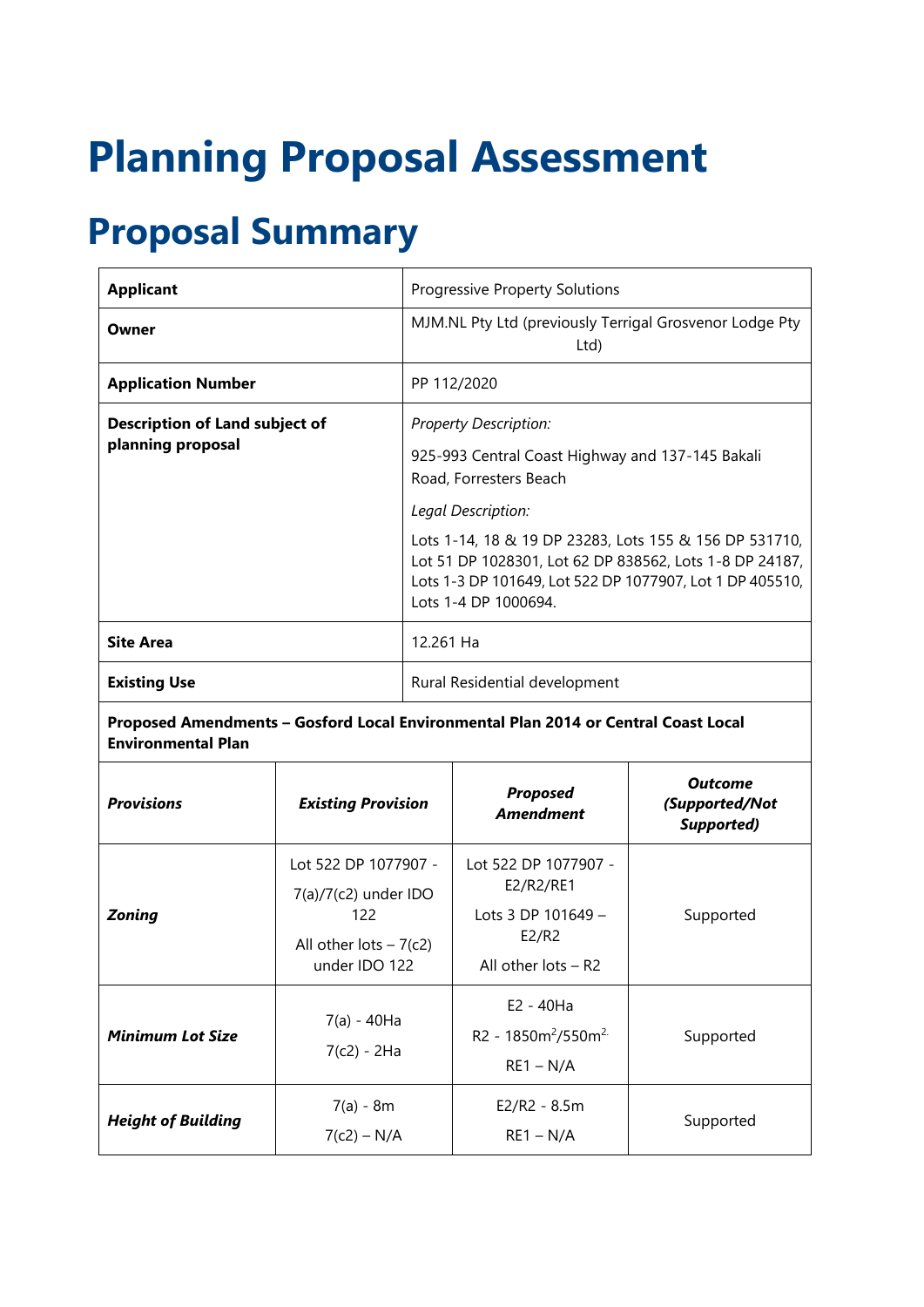# **Proposal Report**

#### **Executive Summary**

This Planning Proposal (PP 112/2020) seeks to rezone a triangular area of land between Bakali Road and the Central Coast Highway, Forresters Beach, from 7(a) Conservation and Scenic Protection (Conservation) and 7(c2) Conservation and Scenic Protection (Scenic Protection - Rural Small Holdings) under Interim Development Order No 122 (IDO 122) to E2 Environmental Conservation, R2 Low Density Residential and RE1 Public Recreation.

This Planning Proposal is similar to one that was originally considered by the former Gosford City Council (fGCC) in 2013 (PP 33/2012) and amended by Central Coast Council in 2019, before being withdrawn by the applicant in November 2020. This withdrawal was in response to a direction from the Department of Planning, Industry and Environment (DPIE) requiring all Planning Proposals over four years old to be determined by 31 December 2020. As Council could not determine the proposal by this date, the applicant withdrew PP 33/2012 and submitted this current proposal.

#### **The Site**

The subject site (Figure 1) is located between Bakali Road and the Central Coast Highway, Forresters Beach. It is generally triangular in shape with an area of 12.261 Ha. The site comprises 37 parcels of land in total. Of these 32 are standard residential sized lots fronting the Central Coast Highway and five rural-residential sized lots to the west with access from Bakali Road. Four of the five rural residential lots contain dwelling houses with the remaining rural residential lot (Lot 522 DP 1077907) being vacant.

The north-western part of the subject site contains good quality Swamp Sclerophyll Forest on Coastal Floodplains, which is a defined as Endangered Ecological Community (EEC) under the *Biodiversity Conservation Act 2016*.

There is an intermittent overland flowpath from the Central Coast Highway which discharges through this site to the coastal wetland to the west.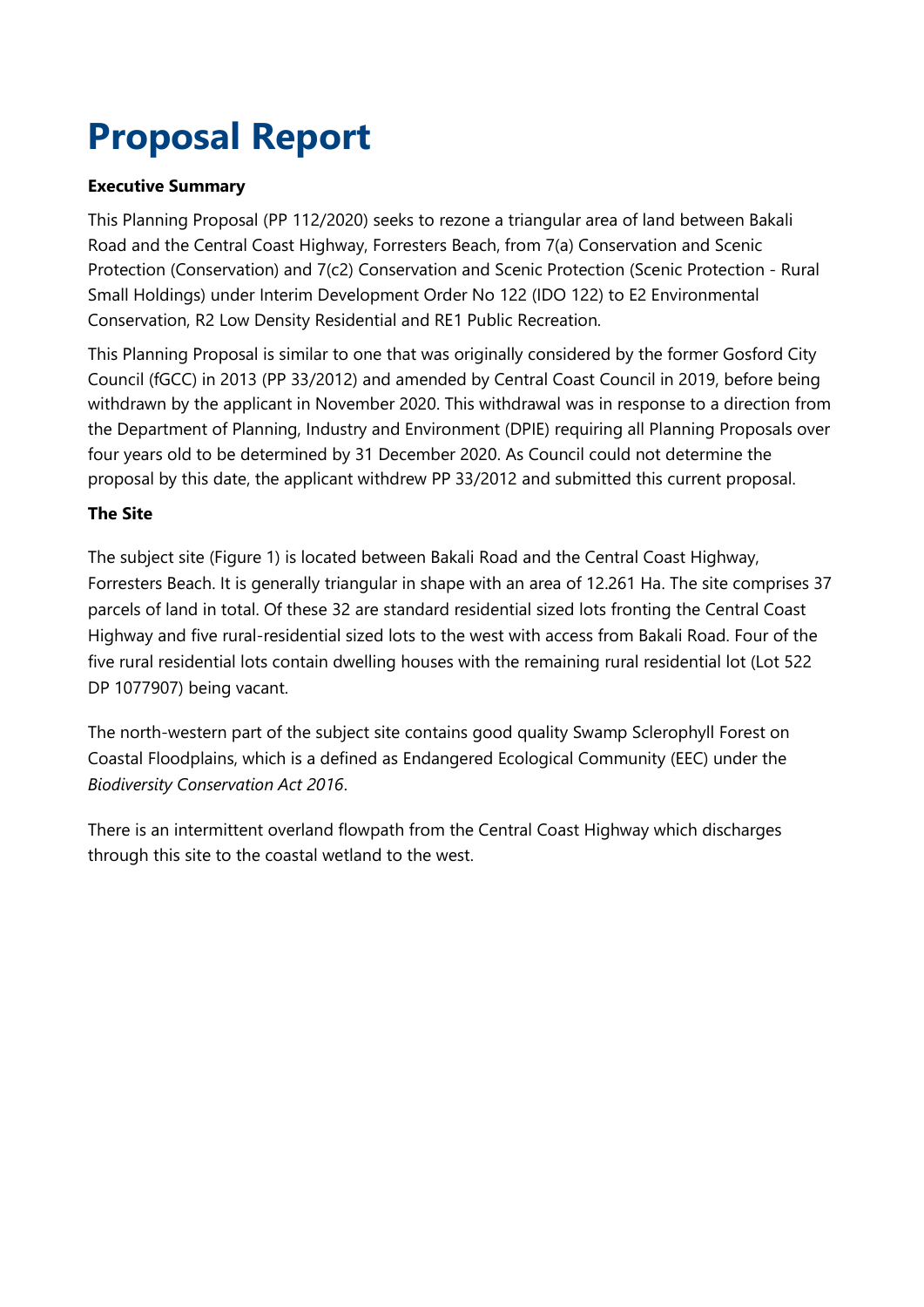

*Figure 1 - Aerial Photograph of Forresters Beach site* 

All of the subject 37 lots are zoned 7(c2) Conservation and Scenic Protection (Scenic Protection - Rural Small Holdings) under Interim Development Order No 122 (IDO 122), with the exception of Lot 522 DP 1077907, which is zoned part 7(c2) Conservation and Scenic Protection (Scenic Protection - Rural Small Holdings) and part 7(a) Conservation and Scenic Protection (Conservation) (Figure 2).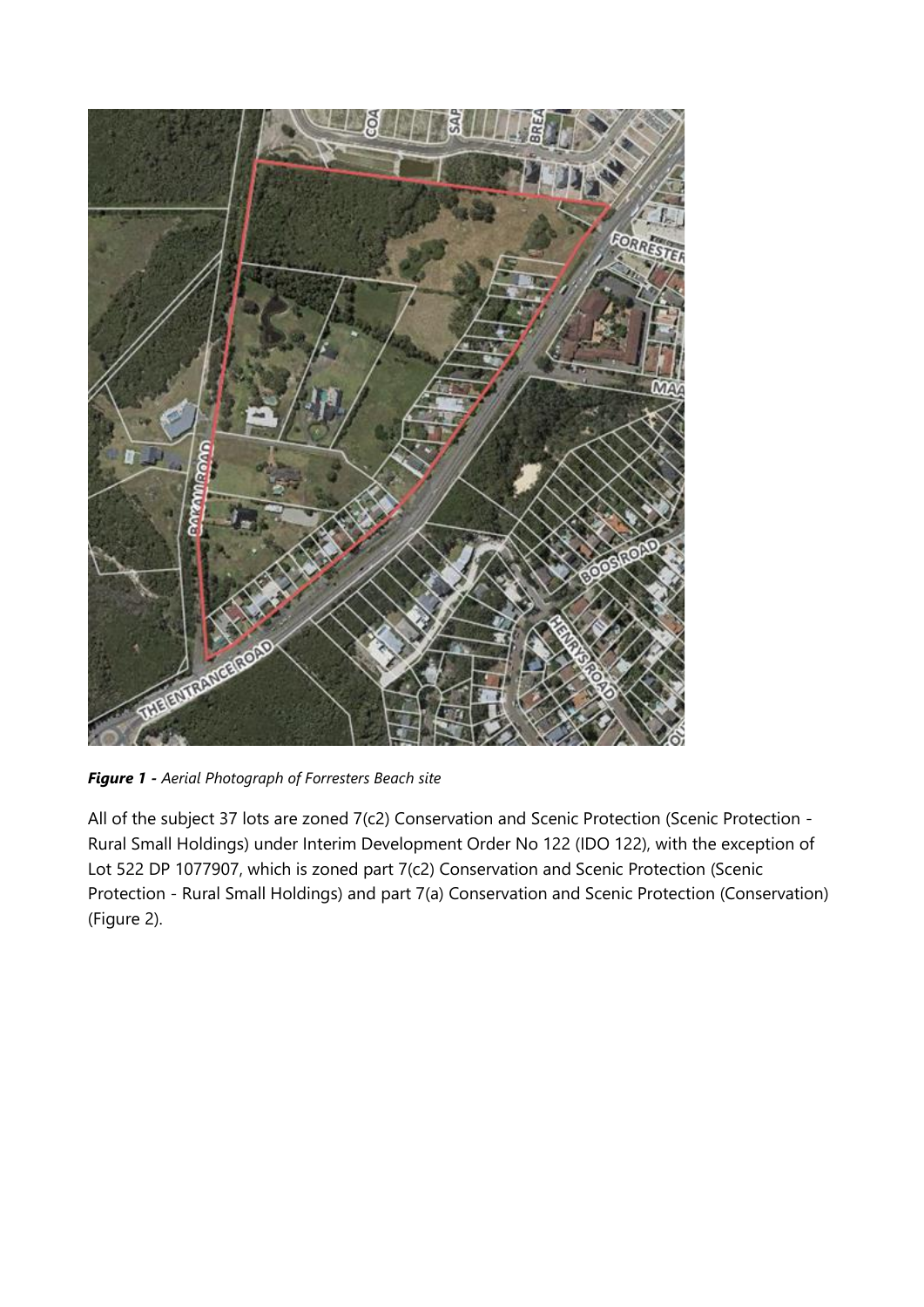

*Figure 2 – Existing Zoning under IDO 122*

## **Background**

On 2 July 2013, the former Gosford City Council (fGCC) resolved to prepare a Planning Proposal for the subject site to rezone the land part R2 Low Density Residential and part E2 Environmental Conservation.

On 25 March 2019, Council resolved to amend the Planning Proposal in the following manner:

- Zone 4000m<sup>2</sup> of land RE1 Public Recreation.
- Increase the minimum lot size of R2 zoned land fronting Bakali Road to 1850sqm as a transition between the 1 Ha lots to the west and the proposed  $550m<sup>2</sup>$  lots within the remainder of the proposed R2 zoned area.
- Enter into a Planning Agreement (PA) with the owner to require:
	- Dedication of  $4000m^2$  of land to Council for a park;
	- Dedication of land for the purposes of a drainage reserve;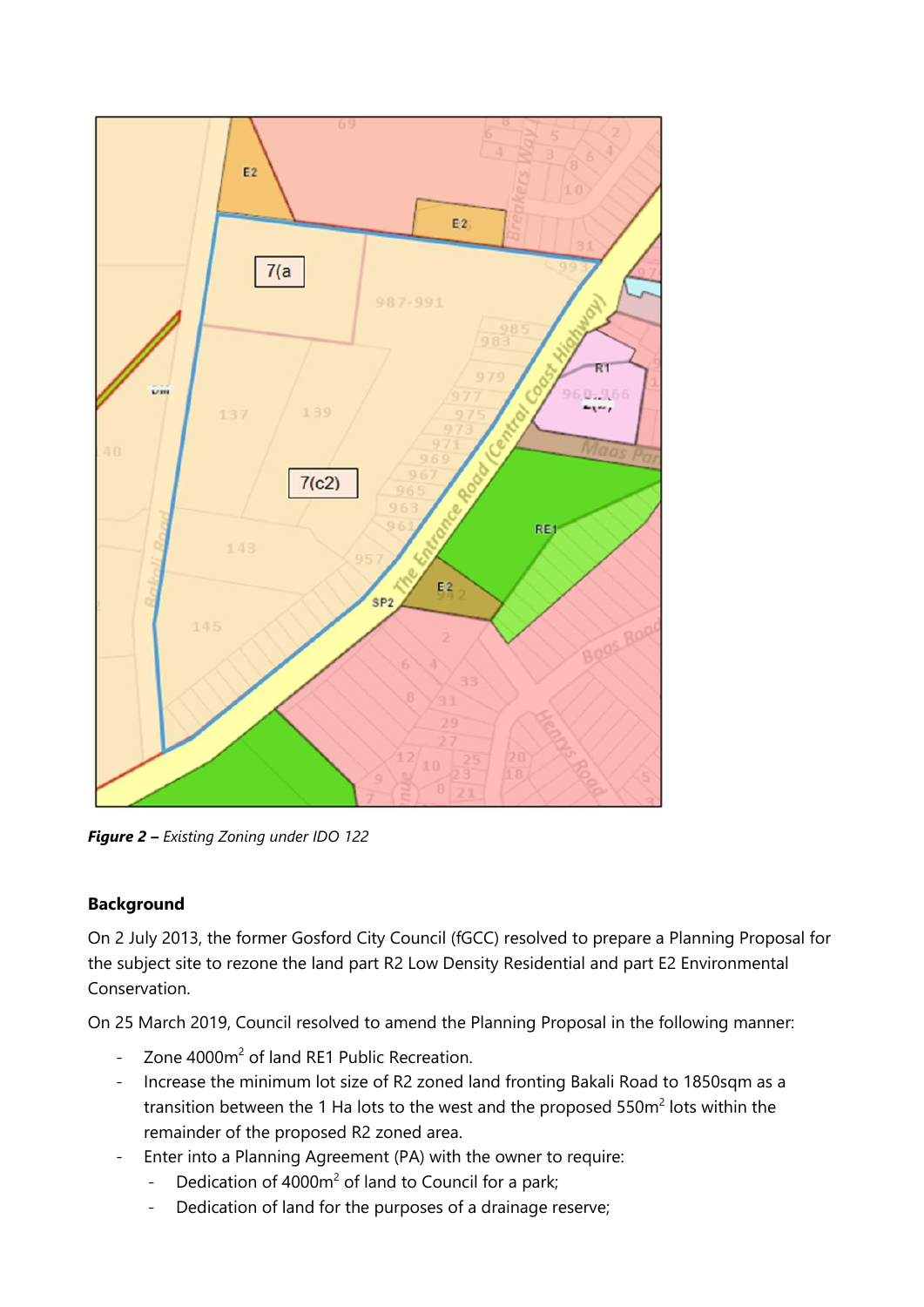- Undertake roadworks to satisfy the requirements of the NSW Roads and Maritime Service (now Transport for NSW - TfNSW) and Council;
- Implement a Vegetation Management Plan for the area proposed to be zoned E2 Environmental Management;

Since that time Council and the owner had been in negotiations regarding the wording of a draft Planning Agreement relating to land and provisions required for a drainage reserve.

Then, on 1 October 2020, the Department of Planning, Industry and Environment (DPIE) directed Council to determine all Planning Proposals over four years old, which would not be able to be finalised by 31 December 2020.

Even though this Planning Proposal had strategic merit, Council could not finalise it by the 31 December 2020 deadline as the proposal (and related PA) still required community consultation to be undertaken and further consideration by Council.

The applicant was advised by Council staff in mid-October of the DPIE direction meaning that a Council report recommending refusal of the proposal was the only option to meet the deadline. The applicant elected to withdraw the application.

A new Planning Proposal (the current proposal) has been submitted which is essentially the same as the proposal supported by the fGCC in 2013 and amended by Council in March 2019.

# **The Proposal**

The Planning Proposal seeks to rezone the subject land from 7(c2) Rural Small Holdings and 7(a) Conservation under IDO 122 to R2 Low Density Residential, RE1 Public Recreation and E2 Environmental Conservation under Gosford Local Environmental Plan 2014 (GLEP 2014) or Central Coast Local Environmental Plan (CCLEP) whichever is in effect at the time (Figure 3).

Specifically, the proposal includes:

- 1 Rezoning to R2 Low Density Residential, the following land:
	- the 32 lots fronting Central Coast Highway;
	- Part of Lot 522 DP 1077907 Central Coast Highway;
	- Lots 1, 2 and 4 DP 1000694, Bakali Road; and
	- Part of Lot 3 DP 1000694, Bakali Road.
- 2 Rezone part of Lot 522 DP 1077907 and part of Lot 3 DP 1000694 to E2 Environmental Conservation.
- 3 Rezone part of Lot 522 DP 1077907 to RE1 Public Recreation.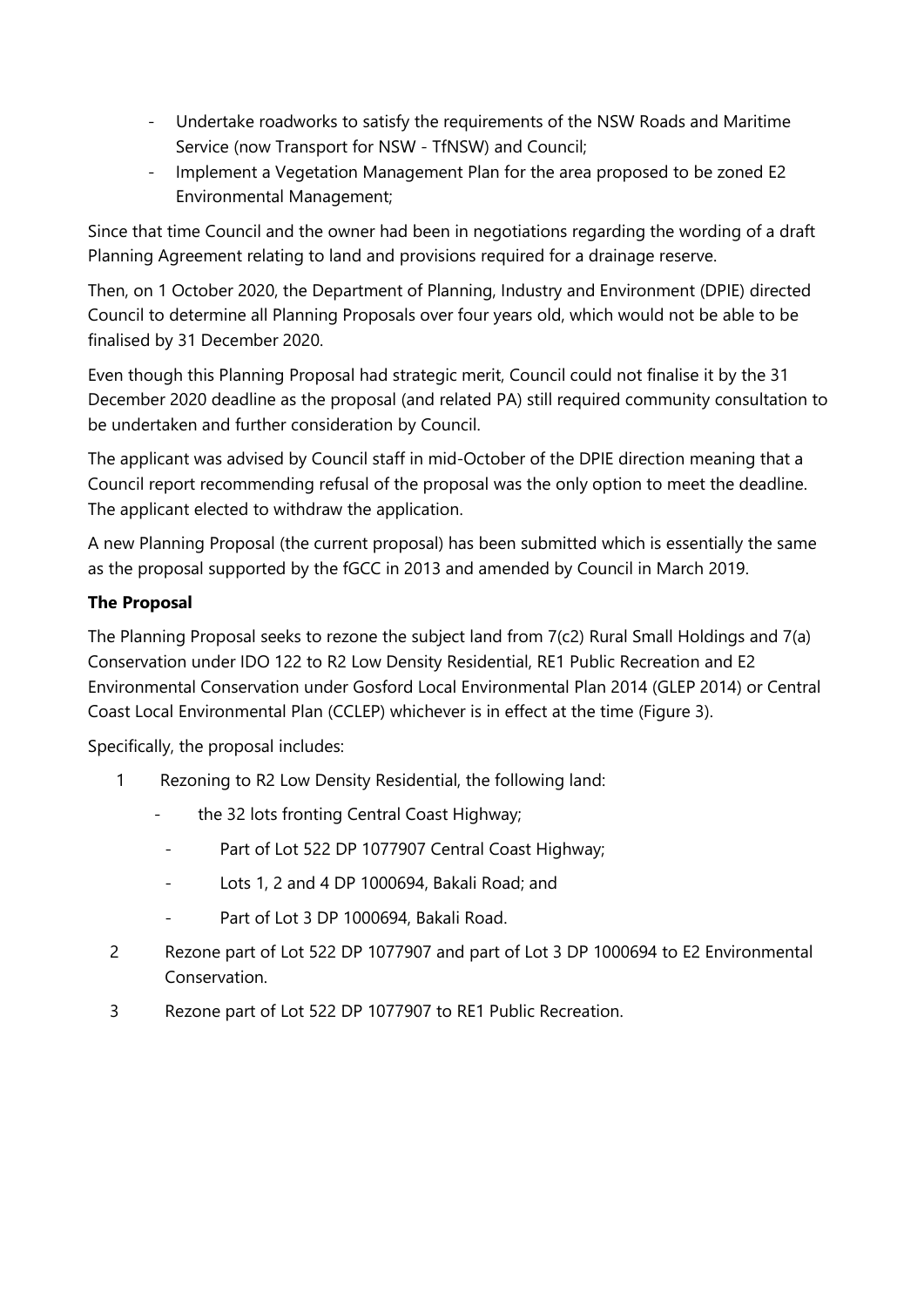

*Figure 3 – Proposed Zoning of the land with access to Central Coast Highway*

NOTE: The location of the proposed RE1 zone is indicative only as its location is dependent on the upgrade of the Central Coast Highway currently being considered by TfNSW. (If the access location shown in Figure 3 is ruled by TfNSW to be unfeasible then the alternative location for the park would be fronting the Central Coast Highway and access to the site would be via Bakali Road.) The final location and configuration of the park will be resolved following a receipt of the Gateway Determination to proceed with the Planning Proposal and subsequent consultation with TfNSW.

- 4 Apply the Minimum Lot Size of:
	- 1850m<sup>2</sup> to land proposed to be zoned R2 Low Density Residential and fronting Bakali Road on Lot 3 DP 1000694 and parts of Lots 1 and 2 DP 1000694;
	- 550m<sup>2</sup> to all remaining land proposed to be zoned R2 Low Density Residential.
- 5 Enter into a PA regarding: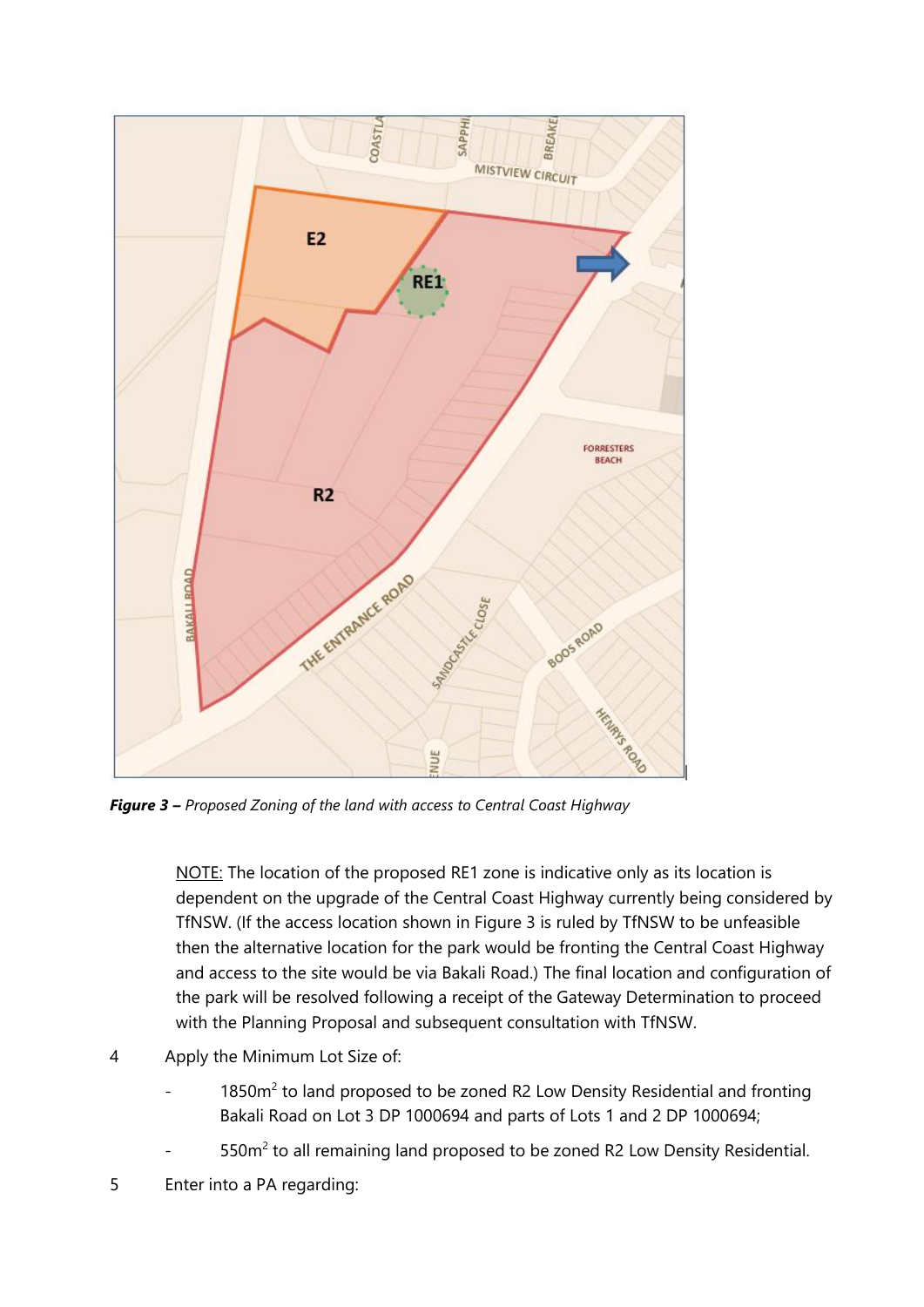- provision of  $4,000m^2$  of land for a local park at no cost to Council;
- rehabilitation and maintenance of 1.8 Ha of E2 zoned land;
- roadworks and intersection works as required.

The land subject to the proposed Planning Agreement is outlined in Figure 4.



*Figure 4 - Land subject to the proposed Planning Agreement*.

#### **Assessment**

The rezoning of the subject land to part R2 Low Density Residential and part E2 Environmental Conservation has strategic merit on the basis that:

The existing lots fronting the Central Coast Highway have a residential character and purpose and do not satisfy the objectives of the current 7(c2) Conservation and Scenic Protection (Rural Small Holdings) zone. They are also serviced with water and sewer. Therefore, it is considered reasonable to formalise the existing development fronting the Central Coast Highway in this Planning Proposal.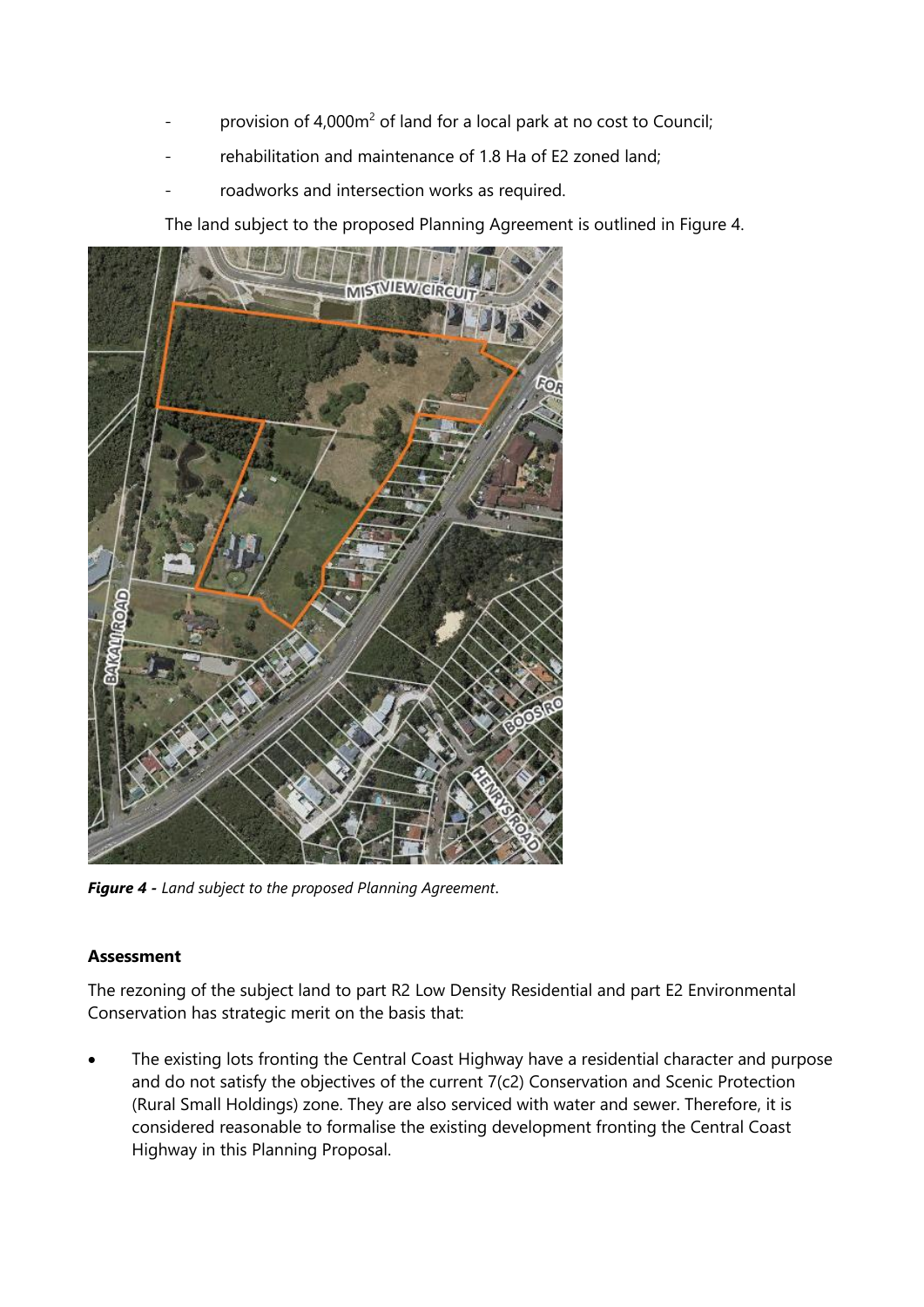- The rezoning of the north-western part of the site from 7(a) Conservation and Scenic Protection (Conservation) and 7(c2) Conservation and Scenic Protection (Rural Small Holdings) to E2 Environmental Conservation is considered to reflect the constraints of the land as this area accommodates an EEC (Swamp Sclerophyll Forest on Coastal Floodplains) and/or is flood liable. The PA will contain measures to ensure that the wetland is protected by way of a Vegetation Management Plan.
- The Planning Proposal has identified land between the Highway frontage lots and Bakali Road as being suitable to be zoned R2 Low Density Residential.

However including a minimum lot size of  $550m<sup>2</sup>$  to all the land proposed to be zoned R2 Low Density Residential will result in an abrupt urban edge fronting Bakali Road and facing 7(a) Conservation and Scenic Protection (Conservation) zoned land to the west. In order to ensure a transition between the 7(a) Conservation and Scenic Protection (Conservation) zoned land and the future standard residential development, it is proposed to apply a minimum lot size of 1850m<sup>2</sup> to the proposed residential land fronting Bakali Road. This outcome is considered to have strategic planning merit.

• The Planning Agreement will ensure the Planning Proposal will result in a benefit for the public via the dedication of land to Council for a public park and will ensure the cost of managing development impacts, such as roadworks and the conservation of EEC vegetation are met by the proponent.

To ensure that adequate arrangements can and will be made for the management of overland flows, the requirements relating to the determination of the sizing and position of the drainage reserve will be detailed in an accompanying site-specific Development Control Plan (DCP) Chapter. This will enable progression of the rezoning in a timely manner and the issue resolved at subdivision stage when all the issues relating to Central Coast Highway road widening and consequential alterations to the drainage regime are known. Any future subdivision consent will require all land required for drainage reserves to be dedicated to Council.

#### **Current Status**

The Planning Proposal is essentially the same as that supported by the fGCC in 2013 and amended by Council in March 2019. The only difference may be the location of the proposed park which can only be determined once road widening and intersection options proposed by TfNSW are confirmed.

#### **Internal Consultation**

Internal consultation for the Planning Proposal has been undertaken as summarised below.

#### *Environmental Strategies*

The Biodiversity Review Report submitted with the Planning Proposal does not comply with the requirements of the Biodiversity Conservation Act 2016 (BC Act) as the proposal triggers entry into the Biodiversity Offset Scheme (BOS). The following matters are to be addressed, should a Gateway Determination be issued: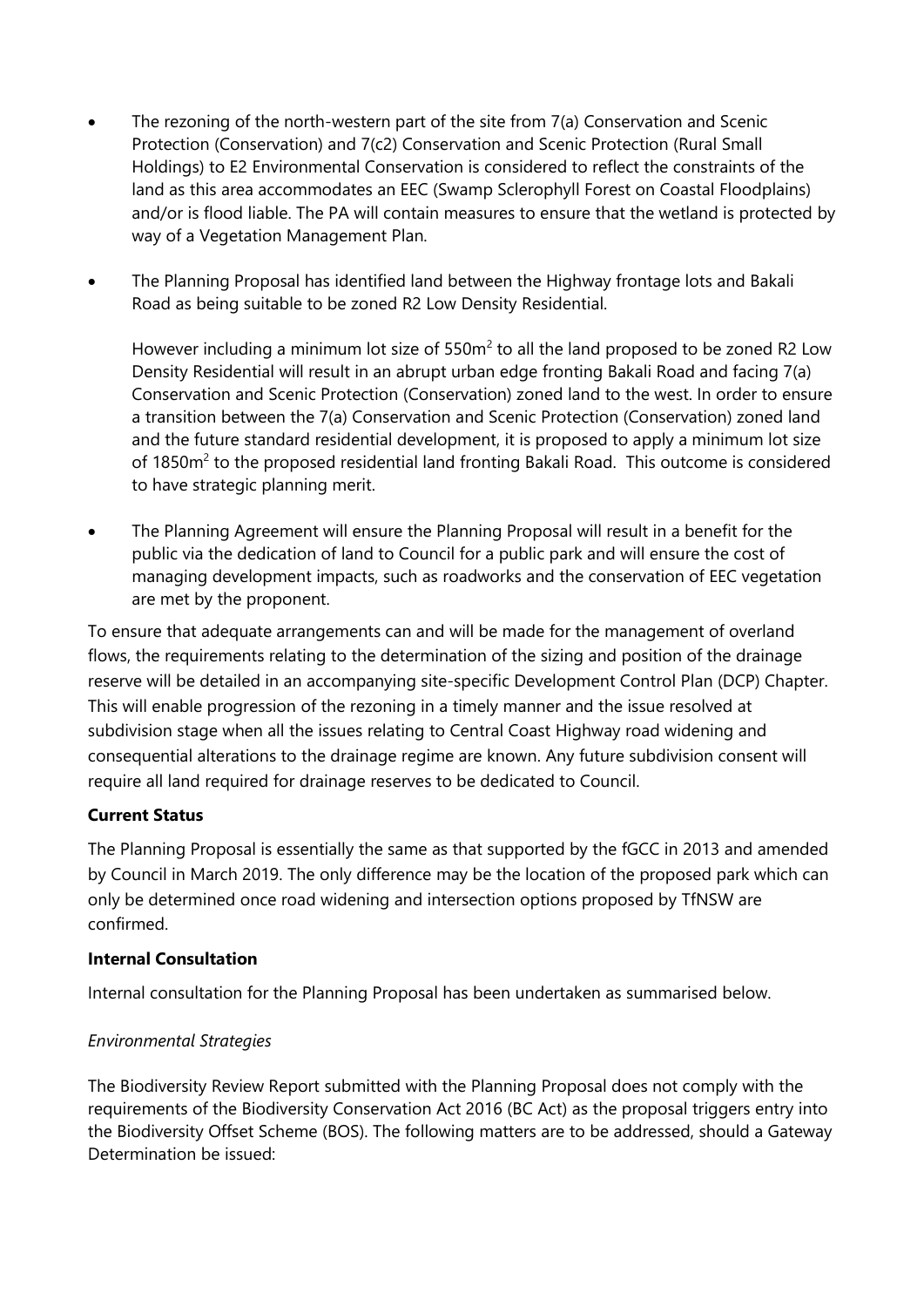- The proposal triggers entry into the BOS via both pathways i.e.; (1) the proposal area impacts on land highlighted on the Biodiversity Values Map; and (2) the total area of native vegetation required for removal exceeds the area clearing threshold. Therefore, a Biodiversity Development Assessment Report (BDAR) prepared in accordance with the Biodiversity Assessment Method (BAM) is required to be submitted to Council to comply with the requirements of the BC Act.
- The Proposal identifies that there will be impacts on areas of the mapped Swift Parrot Important Habitat Area. The BDAR should address the 'avoid and minimise' criteria set out in the BAM to address how biodiversity impacts have been avoided.
- A first order stream has been identified in the norther part of the proposal site. Future Development Applications will be required to comply with setback requirement set out in the Water Management Act.

The overall Planning Proposal has strategic planning merit as it will result in the conservation of the endangered ecological community (EEC) listed as Swamp Sclerophyll Forest on Coastal Floodplain by zoning the good quality EEC to E2 Environmental Conservation and zoning the generally cleared land to R2 Low Density Residential and RE1 Public Recreation. Therefore it is considered satisfactory that the above matters be addressed post-Gateway and prior to consultation with public agencies and the community.

#### *Water and Sewer*

Water and sewer are available to the land. Council is currently undertaking upgrades to the receiving Sewer Pumping Station to optimise its capacity and there will be sufficient residual capacity for the identified development to proceed. Council will recover the cost of these optimisation works as part of Developer Charges at the subdivision stage.

## *Flooding and Drainage*

A Flood Study has been submitted and reviewed. Additional technical information is required to be submitted to address some deficiencies, however these matters can be addressed post-Gateway prior to public agency consultation and public exhibition. This will also inform the requirements of a site-specific DCP Chapter relating to this matter.

#### *Open Space and Recreation*

There is a shortfall of playspaces / parks in Forresters Beach area.

The proposed park is identified in the Playspace Action Plan for a district playspace. There are no other locations where a district playspace can be included for this planning area. A park for this purpose is required to be a single area of  $4000$ m<sup>2</sup>.

The final location of the park is dependent upon the advice from TfNSW regarding a potential intersection from the site to provide direct access to the Central Coast Highway opposite Forresters Beach Road.

## *Traffic*

The Central Coast Highway is subject to a road widening proposal by TfNSW, so the location and type of intersection that could service this site is yet to be determined. Therefore a traffic study will be required to be undertaken post Gateway. It is anticipated that at this time TfNSW will be in a